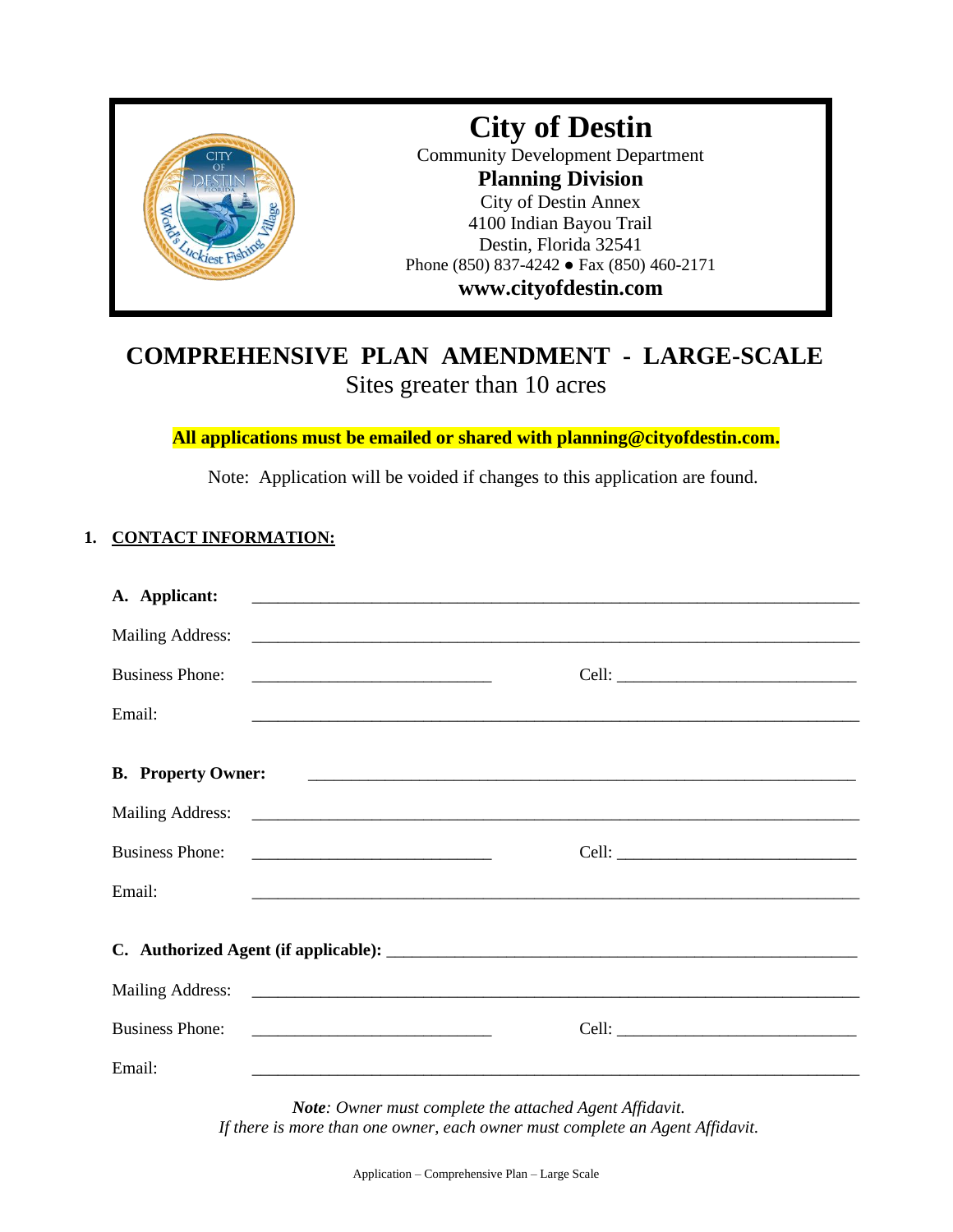#### **2. PROPERTY INFORMATION:**

|                |                                                                                                                          | <b>B.</b> Existing Future Land Use Category:                                      |                                                                         | $\sqrt{T}$ (To be completed by the City)                                                                                 |  |  |
|----------------|--------------------------------------------------------------------------------------------------------------------------|-----------------------------------------------------------------------------------|-------------------------------------------------------------------------|--------------------------------------------------------------------------------------------------------------------------|--|--|
|                | Zoning District Classification:<br>Is a zoning change requested?                                                         | Proposed Future Land Use Category:                                                | <u> 1989 - John Stein, mars and de Brazilian (b. 1989)</u><br>NO<br>YES | ( <i>To be completed by the City</i> )                                                                                   |  |  |
|                |                                                                                                                          |                                                                                   |                                                                         | If you answered "yes" to the above question, what zoning classification is desired for the subject<br>$\text{property?}$ |  |  |
|                |                                                                                                                          |                                                                                   |                                                                         |                                                                                                                          |  |  |
|                | <b>AMENDMENT REQUEST</b>                                                                                                 |                                                                                   |                                                                         |                                                                                                                          |  |  |
|                | A. Please provide a general description of the proposed amendment, explaining why it is necessary and/or<br>appropriate. |                                                                                   |                                                                         |                                                                                                                          |  |  |
|                |                                                                                                                          |                                                                                   |                                                                         |                                                                                                                          |  |  |
|                |                                                                                                                          |                                                                                   |                                                                         |                                                                                                                          |  |  |
|                |                                                                                                                          |                                                                                   |                                                                         |                                                                                                                          |  |  |
| $\mathbf{C}$ . |                                                                                                                          |                                                                                   |                                                                         | Total acreage of the property in the proposed amendment: ________________________                                        |  |  |
|                |                                                                                                                          | <b>D.</b> Has the property received any waivers, special exceptions or variances? |                                                                         | <b>YES</b><br>N <sub>0</sub>                                                                                             |  |  |
|                |                                                                                                                          |                                                                                   |                                                                         | If you answered "yes" to the above question, please explain – including when approved.                                   |  |  |

\_\_\_\_\_\_\_\_\_\_\_\_\_\_\_\_\_\_\_\_\_\_\_\_\_\_\_\_\_\_\_\_\_\_\_\_\_\_\_\_\_\_\_\_\_\_\_\_\_\_\_\_\_\_\_\_\_\_\_\_\_\_\_\_\_\_\_\_\_\_\_\_\_\_\_\_\_\_\_\_\_\_\_\_\_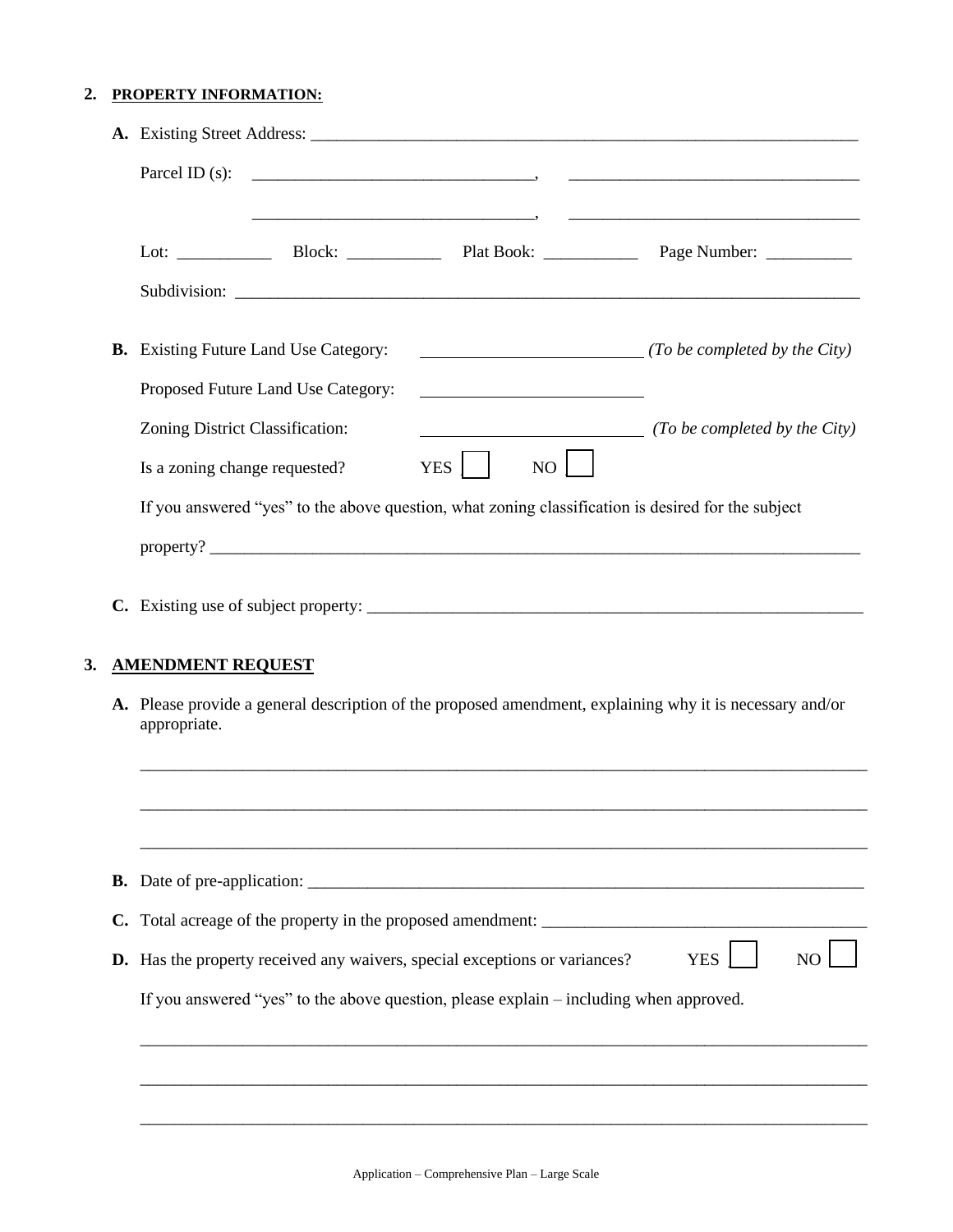**Criteria for Reviewing Proposed Map Amendments.** Any decision regarding a Comprehensive Plan Future Land Use Map amendment shall be based on the following:

**E. Orderly Development and Land Use Compatibility.** Whether, and the extent to which, the proposal would maintain a compatible land use pattern, a smooth transition in the land use, considering the type and location of uses involved, the density, and intensity. Approval of a Comprehensive Plan amendment must be supported by evidence that the change will be consistent with Comprehensive Plan land use policies. Please explain the impact of the proposed amendment upon the surrounding neighborhoods and land uses and list any supporting policies.

\_\_\_\_\_\_\_\_\_\_\_\_\_\_\_\_\_\_\_\_\_\_\_\_\_\_\_\_\_\_\_\_\_\_\_\_\_\_\_\_\_\_\_\_\_\_\_\_\_\_\_\_\_\_\_\_\_\_\_\_\_\_\_\_\_\_\_\_\_\_\_\_\_\_\_\_\_\_\_\_\_\_\_\_\_

\_\_\_\_\_\_\_\_\_\_\_\_\_\_\_\_\_\_\_\_\_\_\_\_\_\_\_\_\_\_\_\_\_\_\_\_\_\_\_\_\_\_\_\_\_\_\_\_\_\_\_\_\_\_\_\_\_\_\_\_\_\_\_\_\_\_\_\_\_\_\_\_\_\_\_\_\_\_\_\_\_\_\_\_\_

\_\_\_\_\_\_\_\_\_\_\_\_\_\_\_\_\_\_\_\_\_\_\_\_\_\_\_\_\_\_\_\_\_\_\_\_\_\_\_\_\_\_\_\_\_\_\_\_\_\_\_\_\_\_\_\_\_\_\_\_\_\_\_\_\_\_\_\_\_\_\_\_\_\_\_\_\_\_\_\_\_\_\_\_\_

**F. Adequate Public Facilities.** Approval of a Comprehensive Plan amendment must be supported by evidence that the amendment will not result in public facilities and services exceeding the capacity for such services and facilities existing or programmed, including transportation, utilities, drainage, recreation, education, emergency services and similar necessary facilities and services. Please explain the impact upon the ability of the City to provide adequate public facilities and maintain the existing level of service for public facilities as identified in the comprehensive plan, if the proposed amendment is granted.

\_\_\_\_\_\_\_\_\_\_\_\_\_\_\_\_\_\_\_\_\_\_\_\_\_\_\_\_\_\_\_\_\_\_\_\_\_\_\_\_\_\_\_\_\_\_\_\_\_\_\_\_\_\_\_\_\_\_\_\_\_\_\_\_\_\_\_\_\_\_\_\_\_\_\_\_\_\_\_\_\_\_\_\_\_

\_\_\_\_\_\_\_\_\_\_\_\_\_\_\_\_\_\_\_\_\_\_\_\_\_\_\_\_\_\_\_\_\_\_\_\_\_\_\_\_\_\_\_\_\_\_\_\_\_\_\_\_\_\_\_\_\_\_\_\_\_\_\_\_\_\_\_\_\_\_\_\_\_\_\_\_\_\_\_\_\_\_\_\_\_

\_\_\_\_\_\_\_\_\_\_\_\_\_\_\_\_\_\_\_\_\_\_\_\_\_\_\_\_\_\_\_\_\_\_\_\_\_\_\_\_\_\_\_\_\_\_\_\_\_\_\_\_\_\_\_\_\_\_\_\_\_\_\_\_\_\_\_\_\_\_\_\_\_\_\_\_\_\_\_\_\_\_\_\_\_

**G. Natural Environment.** Whether, and the extent to which, the proposal would result in significantly adverse impacts on the natural environment. An amendment of the Future Land Use Map shall not violate policies within the Comprehensive Plan that protect the natural environment. Please explain the impact of the proposed amendment upon the natural environment, if any.

\_\_\_\_\_\_\_\_\_\_\_\_\_\_\_\_\_\_\_\_\_\_\_\_\_\_\_\_\_\_\_\_\_\_\_\_\_\_\_\_\_\_\_\_\_\_\_\_\_\_\_\_\_\_\_\_\_\_\_\_\_\_\_\_\_\_\_\_\_\_\_\_\_\_\_\_\_\_\_\_\_\_\_\_\_

\_\_\_\_\_\_\_\_\_\_\_\_\_\_\_\_\_\_\_\_\_\_\_\_\_\_\_\_\_\_\_\_\_\_\_\_\_\_\_\_\_\_\_\_\_\_\_\_\_\_\_\_\_\_\_\_\_\_\_\_\_\_\_\_\_\_\_\_\_\_\_\_\_\_\_\_\_\_\_\_\_\_\_\_\_

\_\_\_\_\_\_\_\_\_\_\_\_\_\_\_\_\_\_\_\_\_\_\_\_\_\_\_\_\_\_\_\_\_\_\_\_\_\_\_\_\_\_\_\_\_\_\_\_\_\_\_\_\_\_\_\_\_\_\_\_\_\_\_\_\_\_\_\_\_\_\_\_\_\_\_\_\_\_\_\_\_\_\_\_\_

**H. Economic Effects.** Whether, and the extent to which, the proposal would adversely impact private property rights, the general health, safety, and welfare and adversely impact the financial resources of the City. Please describe any potential adverse impacts on private property rights, the general health, safety, and welfare and the financial resources of the City.

\_\_\_\_\_\_\_\_\_\_\_\_\_\_\_\_\_\_\_\_\_\_\_\_\_\_\_\_\_\_\_\_\_\_\_\_\_\_\_\_\_\_\_\_\_\_\_\_\_\_\_\_\_\_\_\_\_\_\_\_\_\_\_\_\_\_\_\_\_\_\_\_\_\_\_\_\_\_\_\_\_\_\_\_\_

\_\_\_\_\_\_\_\_\_\_\_\_\_\_\_\_\_\_\_\_\_\_\_\_\_\_\_\_\_\_\_\_\_\_\_\_\_\_\_\_\_\_\_\_\_\_\_\_\_\_\_\_\_\_\_\_\_\_\_\_\_\_\_\_\_\_\_\_\_\_\_\_\_\_\_\_\_\_\_\_\_\_\_\_\_

\_\_\_\_\_\_\_\_\_\_\_\_\_\_\_\_\_\_\_\_\_\_\_\_\_\_\_\_\_\_\_\_\_\_\_\_\_\_\_\_\_\_\_\_\_\_\_\_\_\_\_\_\_\_\_\_\_\_\_\_\_\_\_\_\_\_\_\_\_\_\_\_\_\_\_\_\_\_\_\_\_\_\_\_\_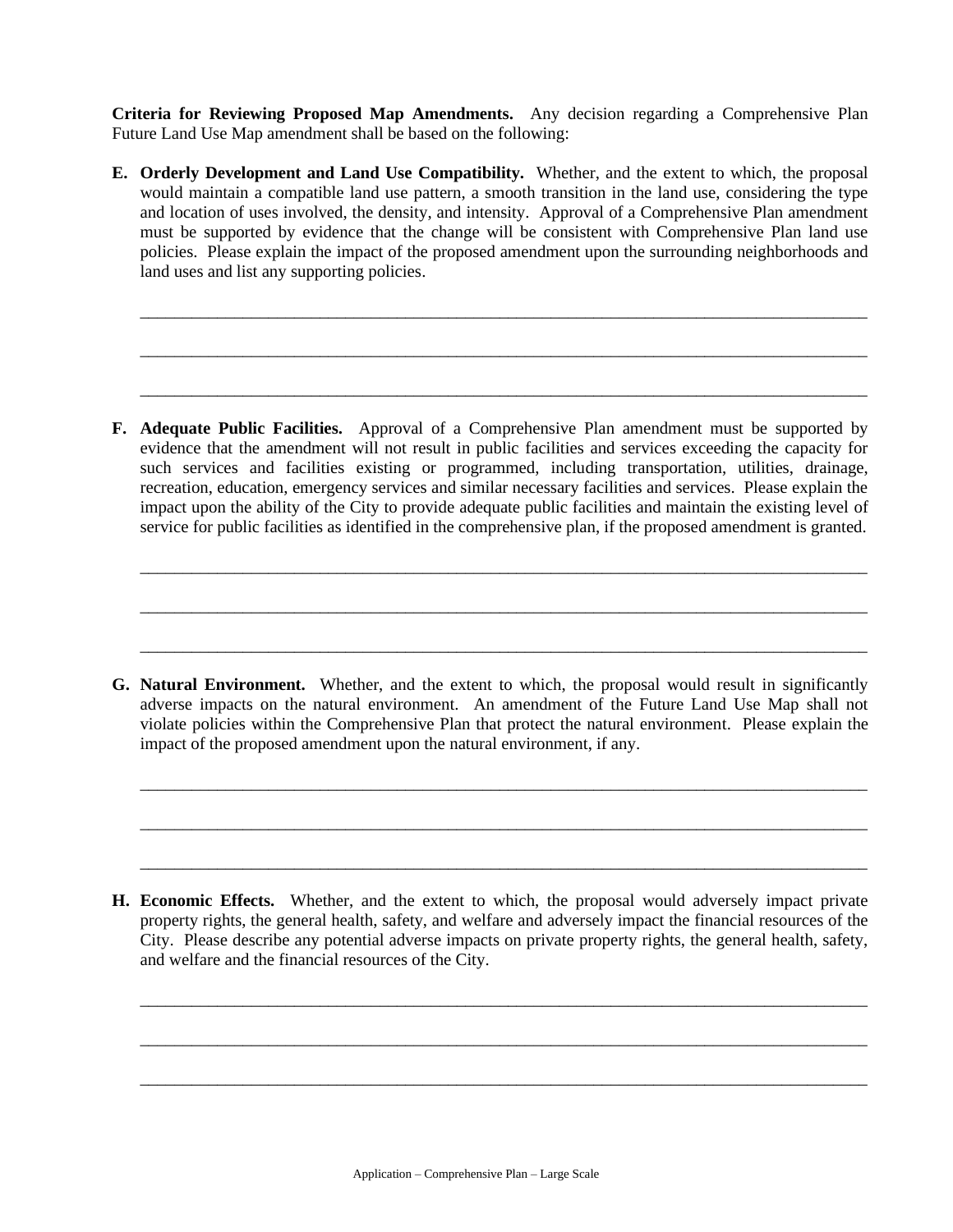**I. Public Interest Enabling Act.** Whether the proposal would be in conflict with the public interest, and whether it is in harmony with the purpose and intent of the Comprehensive Plan and its enabling legislation. Amendments shall be consistent with the Comprehensive Plan and enabling legislation. Please explain any potential conflicts with the public interest. Also explain how the proposed amendment is in harmony with the purpose and intent of the Comprehensive Plan and its enabling legislation.

\_\_\_\_\_\_\_\_\_\_\_\_\_\_\_\_\_\_\_\_\_\_\_\_\_\_\_\_\_\_\_\_\_\_\_\_\_\_\_\_\_\_\_\_\_\_\_\_\_\_\_\_\_\_\_\_\_\_\_\_\_\_\_\_\_\_\_\_\_\_\_\_\_\_\_\_\_\_\_\_\_\_\_\_\_

\_\_\_\_\_\_\_\_\_\_\_\_\_\_\_\_\_\_\_\_\_\_\_\_\_\_\_\_\_\_\_\_\_\_\_\_\_\_\_\_\_\_\_\_\_\_\_\_\_\_\_\_\_\_\_\_\_\_\_\_\_\_\_\_\_\_\_\_\_\_\_\_\_\_\_\_\_\_\_\_\_\_\_\_\_

\_\_\_\_\_\_\_\_\_\_\_\_\_\_\_\_\_\_\_\_\_\_\_\_\_\_\_\_\_\_\_\_\_\_\_\_\_\_\_\_\_\_\_\_\_\_\_\_\_\_\_\_\_\_\_\_\_\_\_\_\_\_\_\_\_\_\_\_\_\_\_\_\_\_\_\_\_\_\_\_\_\_\_\_\_

\_\_\_\_\_\_\_\_\_\_\_\_\_\_\_\_\_\_\_\_\_\_\_\_\_\_\_\_\_\_\_\_\_\_\_\_\_\_\_\_\_\_\_\_\_\_\_\_\_\_\_\_\_\_\_\_\_\_\_\_\_\_\_\_\_\_\_\_\_\_\_\_\_\_\_\_\_\_\_\_\_\_\_\_\_

\_\_\_\_\_\_\_\_\_\_\_\_\_\_\_\_\_\_\_\_\_\_\_\_\_\_\_\_\_\_\_\_\_\_\_\_\_\_\_\_\_\_\_\_\_\_\_\_\_\_\_\_\_\_\_\_\_\_\_\_\_\_\_\_\_\_\_\_\_\_\_\_\_\_\_\_\_\_\_\_\_\_\_\_\_

\_\_\_\_\_\_\_\_\_\_\_\_\_\_\_\_\_\_\_\_\_\_\_\_\_\_\_\_\_\_\_\_\_\_\_\_\_\_\_\_\_\_\_\_\_\_\_\_\_\_\_\_\_\_\_\_\_\_\_\_\_\_\_\_\_\_\_\_\_\_\_\_\_\_\_\_\_\_\_\_\_\_\_\_\_

\_\_\_\_\_\_\_\_\_\_\_\_\_\_\_\_\_\_\_\_\_\_\_\_\_\_\_\_\_\_\_\_\_\_\_\_\_\_\_\_\_\_\_\_\_\_\_\_\_\_\_\_\_\_\_\_\_\_\_\_\_\_\_\_\_\_\_\_\_\_\_\_\_\_\_\_\_\_\_\_\_\_\_\_\_

\_\_\_\_\_\_\_\_\_\_\_\_\_\_\_\_\_\_\_\_\_\_\_\_\_\_\_\_\_\_\_\_\_\_\_\_\_\_\_\_\_\_\_\_\_\_\_\_\_\_\_\_\_\_\_\_\_\_\_\_\_\_\_\_\_\_\_\_\_\_\_\_\_\_\_\_\_\_\_\_\_\_\_\_\_

\_\_\_\_\_\_\_\_\_\_\_\_\_\_\_\_\_\_\_\_\_\_\_\_\_\_\_\_\_\_\_\_\_\_\_\_\_\_\_\_\_\_\_\_\_\_\_\_\_\_\_\_\_\_\_\_\_\_\_\_\_\_\_\_\_\_\_\_\_\_\_\_\_\_\_\_\_\_\_\_\_\_\_\_\_

**J. Special Privileges.** Whether proposed amendment would constitute a grant of special privilege to an individual owner as contrasted with the public welfare. Please explain whether proposed amendment would constitute a grant of special privilege to an individual owner as contrasted with the public welfare.

**K. Other Matters.** Other matters related to the Comprehensive Plan and conditions since adoption of the plan, which the City may deem appropriate in considering the amendment. Please identify and explain any other matters which the City may deem appropriate in considering the amendment.

### **4. SUBMITTAL REQUIREMENTS FOR A FUTURE LAND USE MAP AMENDMENT:**

- 1. Completed application All applicable areas of the application shall be filled in and emailed or shared with [planning@cityofdestin.com.](mailto:planning@cityofdestin.com)
- 2. \_\_\_\_\_ Application Fee**:** [Fee Schedule](https://www.cityofdestin.com/DocumentCenter/View/119/Planning-Fees-FY2019?bidId=) (FY2019 Schedule of Fees, Resolution 19-11, adopted 08/205/19, effective 08/06/19)

**Application fee includes First Reviews only. Subsequent Submittal Reviews and all mailing costs will be invoiced to the Applicant; invoices must be paid prior to submittal of additional Submittal Review Packages.**

**Accepted Payments are Cash, Check, MasterCard or Visa. Checks shall be made payable to the City of Destin and submitted to the Planning Division, Community Development Department, City Hall Annex, 4100 Indian Bayou Trail, Destin, Florida 32541**

3. \_\_\_\_ Proof of Ownership - A copy of the last recorded deed of the property. Owner on deed must correspond to "Current Owner" identified on page 1.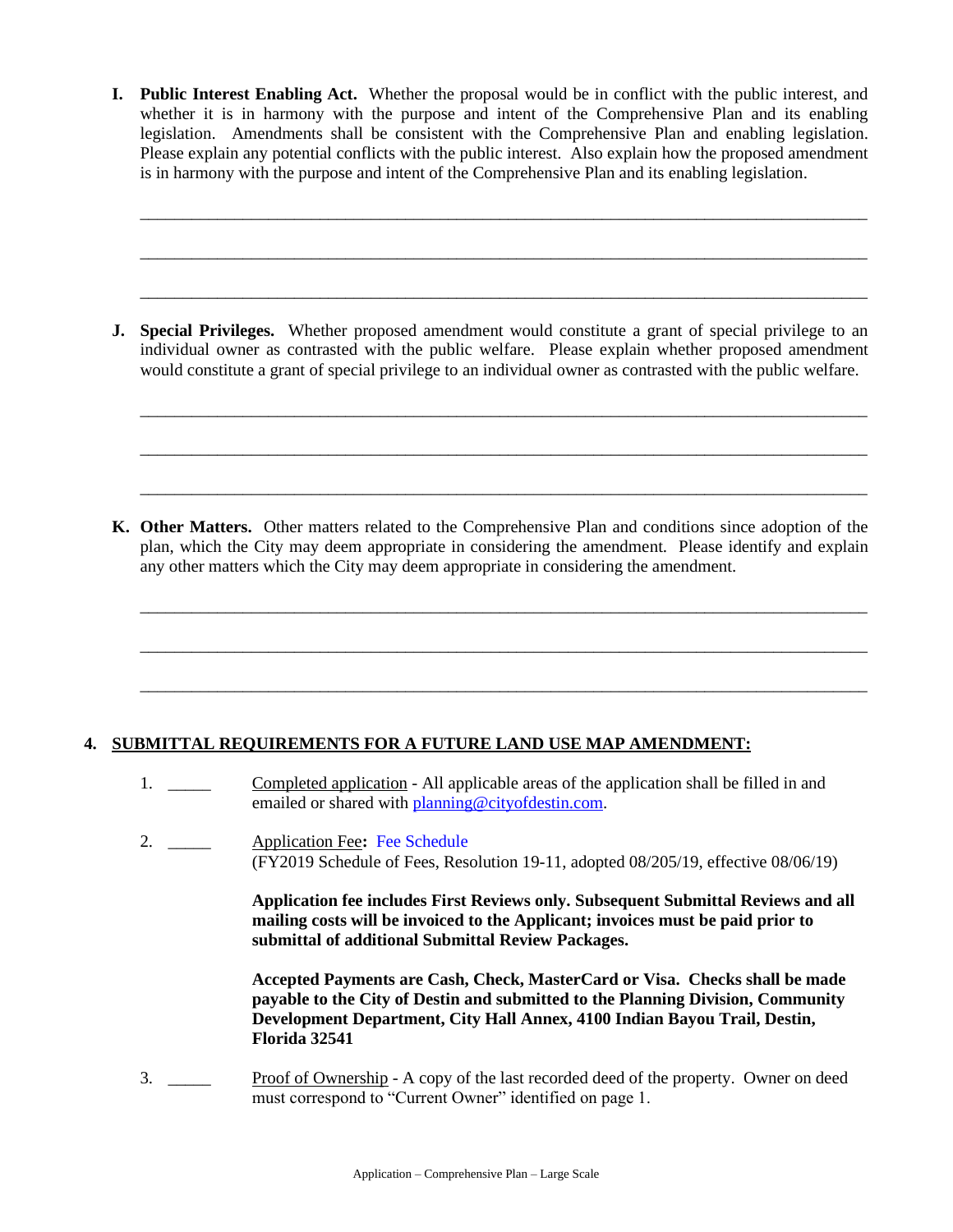**NOTE: This application must be filled out completely and must be signed by the owner or his designated agent. If the applicant is different than the owner of the subject property, then an agent affidavit is required from the owner of the property. The agent affidavit must be completely filled out and submitted with this application. If the property has multiple owners, then all owners or their designated agents must sign this application.**

### **I HAVE READ THE INFORMATION IN THIS APPLICATION AND HAVE FILLED IN ALL ANSWERS CORRECTLY TO THE BEST OF MY ABILITY.**

**APPLICANT:**

SIGNATURE: \_\_\_\_\_\_\_\_\_\_\_\_\_\_\_\_\_\_\_\_\_\_\_\_\_\_\_\_\_\_\_\_\_\_\_ DATE: \_\_\_\_\_\_\_\_\_\_\_\_\_\_\_\_\_\_\_\_\_

PRINTED NAME: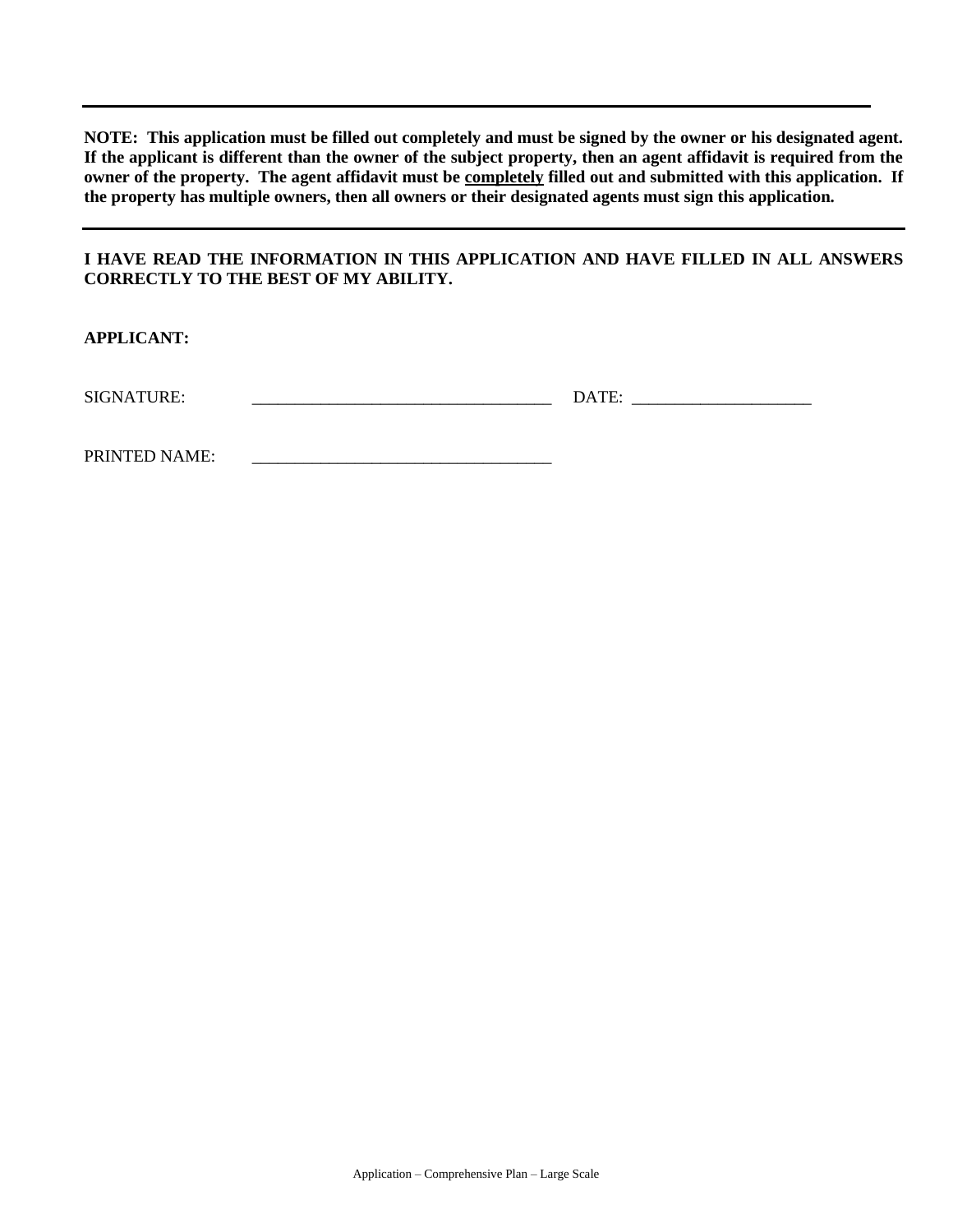### **AGENT AFFIDAVIT SPECIAL POWER OF ATTORNEY**

| and desiring to execute a Special Power of Attorney, have made, constituted and appointed, and by these presents                                                                                                                                                                                                                                                      |                     |  |
|-----------------------------------------------------------------------------------------------------------------------------------------------------------------------------------------------------------------------------------------------------------------------------------------------------------------------------------------------------------------------|---------------------|--|
|                                                                                                                                                                                                                                                                                                                                                                       |                     |  |
|                                                                                                                                                                                                                                                                                                                                                                       |                     |  |
| my Attorney-in-Fact to act as follows, GIVING AND GRANTING unto said attorney full power to act as my                                                                                                                                                                                                                                                                 |                     |  |
|                                                                                                                                                                                                                                                                                                                                                                       |                     |  |
| FURTHER, I do authorize the aforesaid Attorney-in-Fact to perform all necessary acts in the execution of the<br>aforesaid authorization with the same validity as I could effect if personally present. Any act or thing lawfully<br>done hereunder by the said attorney shall be binding on myself and my heirs, legal and personal representative,<br>and assigns.  |                     |  |
| PROVIDED; however, that any and all transactions conducted hereunder for me or for my account shall be<br>transacted in my name, and that all endorsements and instruments executed by the said attorney for the purpose of<br>caring out the foregoing powers shall contain my name, followed by that of my said attorney and the designation<br>"Attorney-in-Fact." |                     |  |
|                                                                                                                                                                                                                                                                                                                                                                       | <b>OWNER</b>        |  |
|                                                                                                                                                                                                                                                                                                                                                                       | Signature           |  |
|                                                                                                                                                                                                                                                                                                                                                                       | <b>Printed Name</b> |  |
| <b>STATE OF __________________</b>                                                                                                                                                                                                                                                                                                                                    |                     |  |
| The foregoing instrument was acknowledged before me by means of physical presence or online<br>notarization $\Box$ , this $\Box$ day of $\Box$ , 20, 20,                                                                                                                                                                                                              |                     |  |
| (Print name)                                                                                                                                                                                                                                                                                                                                                          |                     |  |
| Personally known _____ OR Produced Identification_______________________________                                                                                                                                                                                                                                                                                      |                     |  |
| <u>Seal:</u>                                                                                                                                                                                                                                                                                                                                                          |                     |  |
| <b>Notary Signature</b>                                                                                                                                                                                                                                                                                                                                               |                     |  |
| DO NOT SUBMIT INORMATION BELOW WITH APPLICATION                                                                                                                                                                                                                                                                                                                       |                     |  |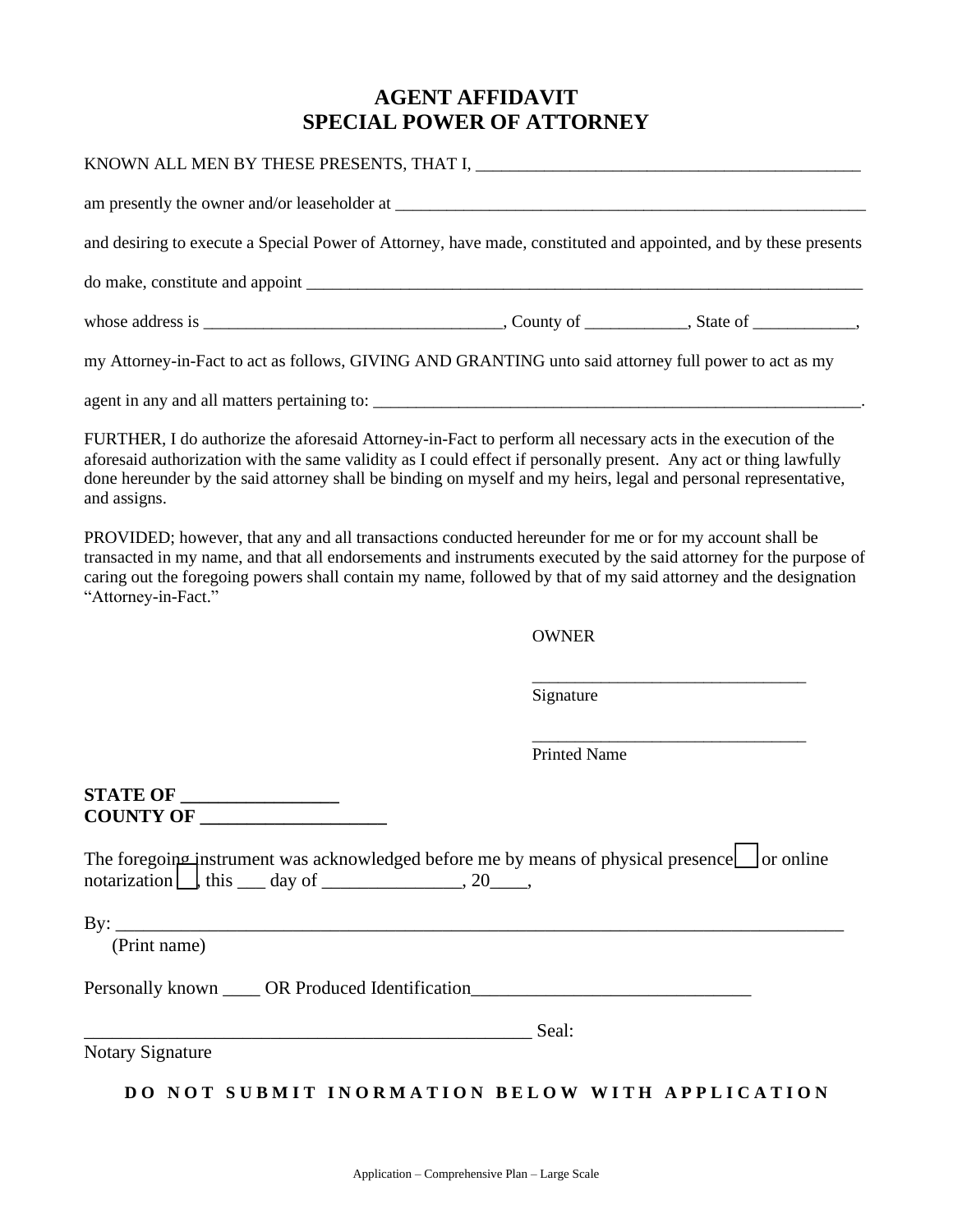# **APPLICATION AND HEARING INFORMATION**

## **Large-Scale Comprehensive Plan Amendment**

### **A. Does Your Property Meet the Criteria for this Application?**

As required by Chapter 163.3187 of the Florida Statutes, certain criteria must be met in order to request a Large-Scale Comprehensive Plan Amendment. The subject property of the proposed amendment:

- 1. Must involve any land use in excess of ten (10) acres;
- 2. If a residential use is involved, the property must have a density of greater than ten (ten) units per acre; and
- 3. May only be amended in such a way as to preserve the internal consistency of the plan.

If your application does not meet the above-mentioned requirements (for example, the subject site must be in excess of 10 acres), you should apply for a Small-Scale Comprehensive Plan Amendment. A member of the Community Development Department staff can assist you with this determination.

Furthermore, no text change of the comprehensive plan may be requested for a single site within a land use category, rather, then entire category has to be amended.

### B. **What Information Do I Need to Submit with My Application?**

The following items **must** be submitted with your application packet:

- 1. Must have had scheduled and completed a pre-application meeting with the Community Development Director or Comprehensive Planning Manager prior to submitting your application;
- 2. A complete Large-Scale Comprehensive Plan Amendment application;
- 3. Application Fee**:**
- 4. A complete and notarized Agent Affidavit (if the applicant is not the owner). Agent Affidavit's must be provided from all owners of the subject property;
- 5. A signed and sealed survey of the subject property, which includes the legal description and the exact acreage of the proposed amendment (not dated older than 9 months);
- 6. A copy of the warranty deed, previous year's tax receipt, or property record card for the subject property; and
- 7. A general location map of the subject property in relation to the City limits.

### **C. Hearing and Application Submittal Dates**

1. The Local Planning Agency meets the third Thursday of each month at 5:30 PM in the City Hall Boardroom, 4200 Indian Bayou Trail, Destin, FL 32541.